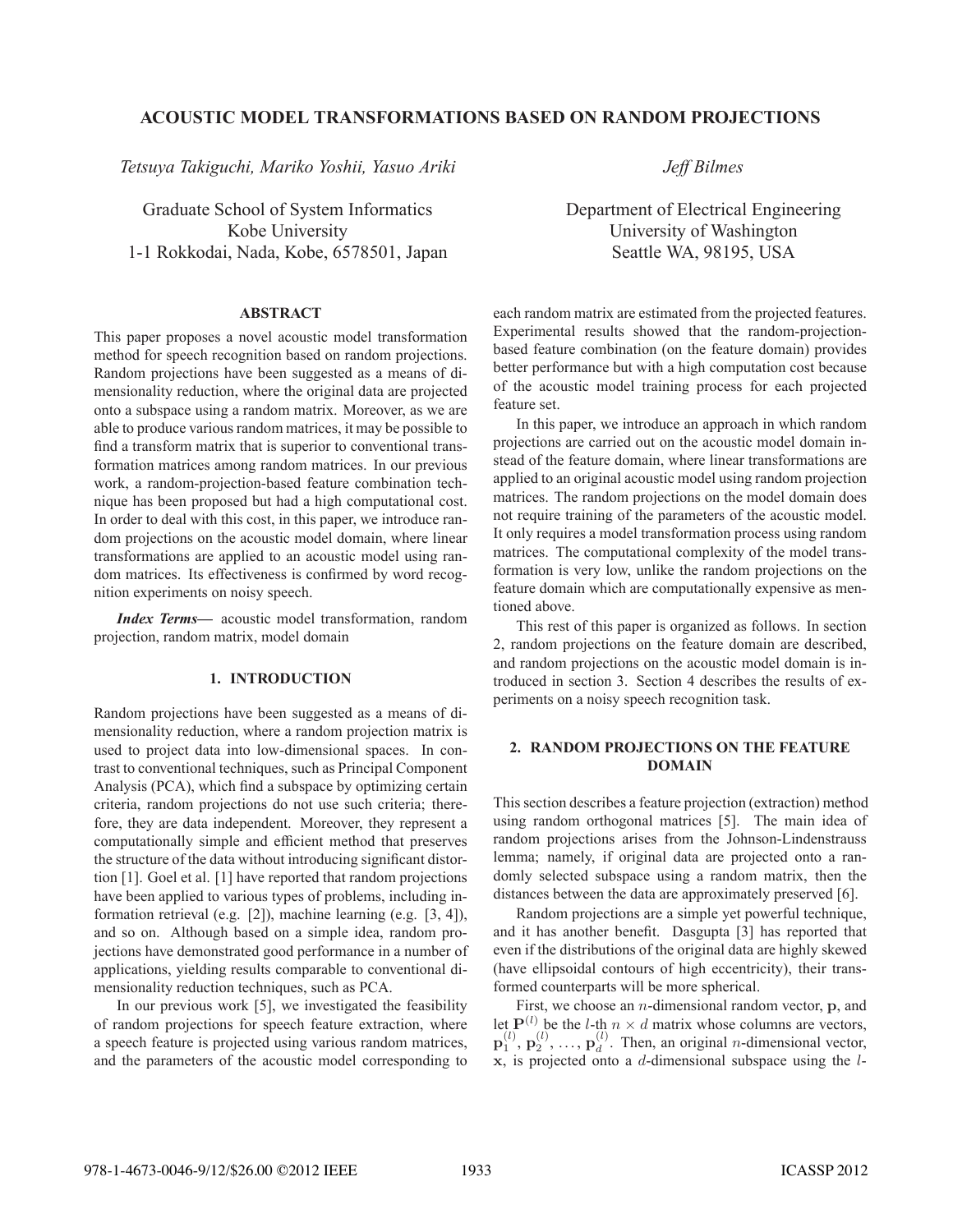

**Fig. 1**. An example of a random matrix

th random matrix,  $P^{(l)}$ , where we compute a *d*-dimensional vector,  $\mathbf{x}^{(l)}$ , whose coordinates are the inner products  $x_1^{(l)}$  =  $\mathbf{p}_1^{(l)} \cdot \mathbf{x}, \ldots, x_d^{(l)} = \mathbf{p}_d^{(l)} \cdot \mathbf{x}.$ 

$$
\mathbf{x}^{(l)} = \mathbf{P}^{(l)^T} \mathbf{x} \tag{1}
$$

It has been shown that if the random matrix **P** is chosen from the standard normal distribution, with mean 0 and variance 1, referred to as  $N(0, 1)$ , then the projection preserves the structure of the data [6]. In this paper, we use  $N(0, 1)$ for the distribution of the coordinates. The random matrix, **P**, can be calculated extremely simply using the following algorithm [1, 3].

- Choose each entry of the matrix from an independent and identically distributed (i.i.d.)  $N(0, 1)$  value.
- Create the orthogonal matrix using the Gram-Schmidt algorithm, and then the columns are normalized to unit length.

The orthogonality may be effective for feature extraction because the hidden Markov models (HMMs) used in our experiments utilize diagonal covariance matrices.

Fig. 1 shows an example of the random matrix from *N*(0*,* 1). As shown in Fig. 1, a random matrix is composed of various random vectors. As we can make many (infinite) random matrices from  $N(0, 1)$ , we will have to select the optimal



**Fig. 2**. Random projection on the feature domain. Acoustic models are trained for every different feature space.

matrix or the optimal recognition result from among them. To obtain the optimal result, a vote-based random-projection combination was introduced in [5], where ROVER combination [7] was applied to random-projection-based features.

In the vote-based random-projection combination, first, random matrices,  $\mathbf{P}^{(l)}$  ( $l = 1, ..., L$ ), are produced as described above. Speech features are then projected using each random matrix. An acoustic model corresponding to each random matrix is also trained, as shown in Fig. 2. For the test utterance, using each acoustic model, a speech recognition system outputs the best scoring word by itself. To obtain a single hypothesis from among the different systems, voting is performed by counting the number of occurrences of the best word for each random-projection-based system.

Experimental results showed that the random-projectionbased feature combination (on the feature domain) provided better performance [5] but with a high computational training cost because of the acoustic model training process needed for each projected feature, as shown in Fig. 2. In order to deal with computational cost, in the following section, we introduce random projections on the acoustic model domain (instead of the feature domain), where a linear transformation is applied to an acoustic model itself using random matrices.

## **3. RANDOM PROJECTIONS ON THE MODEL**

Fig. 3 outlines the process of random projections on the acoustic model domain. An acoustic model for the original feature space is transformed using various random matrices. Therefore, it does not require the re-estimation process of the acoustic model in order to obtain a new acoustic model for a feature space projected using a random matrix.

In our work, an HMM is used as an acoustic model. HMMs are widely-used for speech recognition for many reasons including their tractability and their having simple maximum likelihood parameter estimation techniques. In common with most other HMM-based systems, the output probability density function is made up of a mixture of Gaus-



**Fig. 3**. Random projection on the acoustic model domain. An acoustic model is transformed using various random matrices.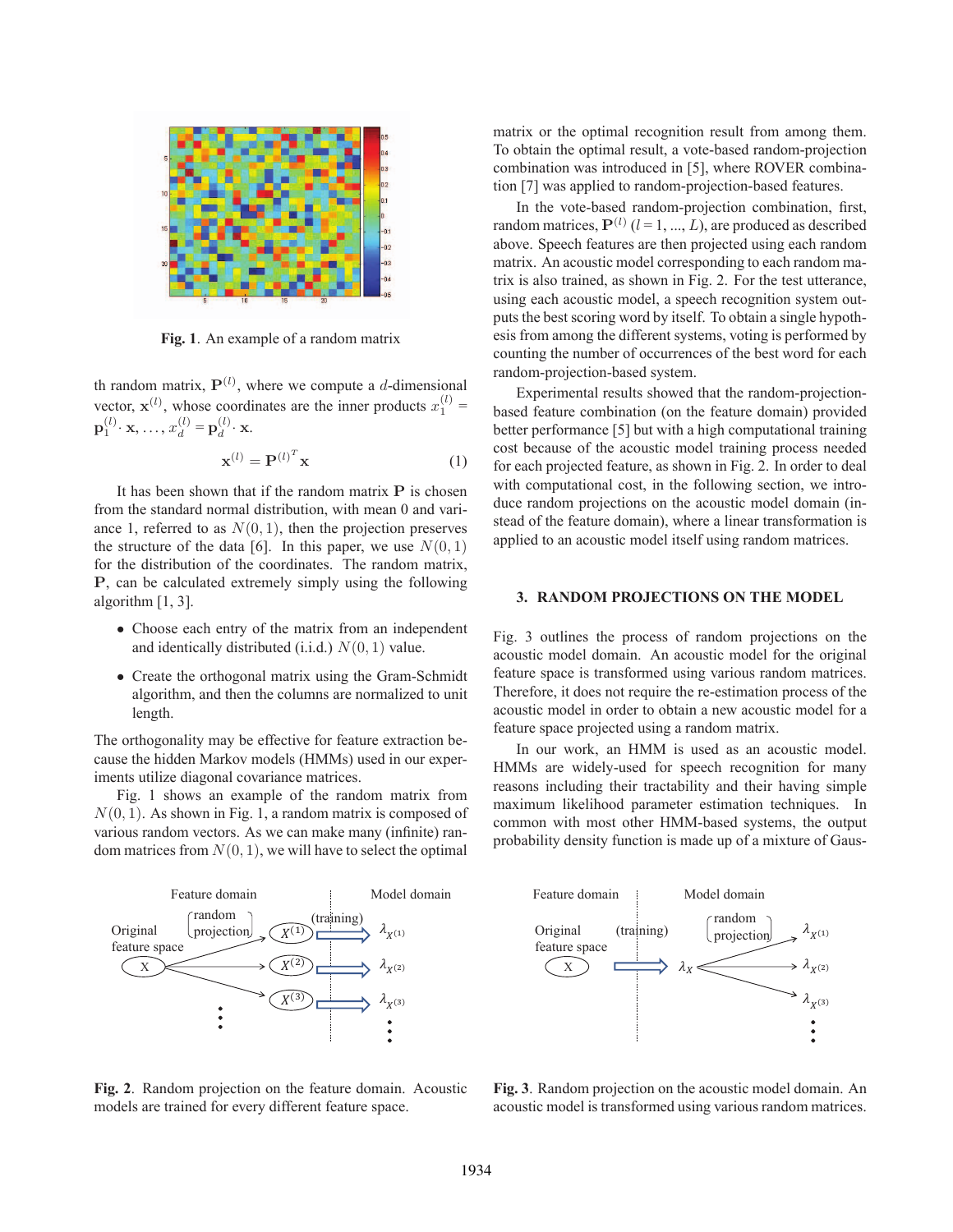sian densities as follows:

$$
b(\mathbf{x}) = \sum_{m} c_m N(\mathbf{x}; \mu_m, \Sigma_m)
$$
 (2)

where *c<sup>m</sup>* is the weight of the *m*-th component of a state, and  $N(*; \mu, \Sigma)$  is a multivariate Gaussian with mean vector  $\mu$  and covariance matrix Σ.

The aim of our work is to transform the mean vectors and covariance matrices from the original space to a new space that is projected using a random matrix. For the *m*-th mixture component, a new estimate of the mean and covariance is found by

$$
\mu_m^{(l)} = \mathbf{P}^{(l)^T} \mu_m \tag{3}
$$

$$
\Sigma_m^{(l)} = \mathbf{P}^{(l)} \Sigma_m \mathbf{P}^{(l)^T} \tag{4}
$$

where  $P^{(l)}$  is the *l*-th random matrix, which is computed from  $N(0, 1)$  using the same method as described in section 2. We used the same number of dimensions for the projected space as that of the original space in this paper. As can be seen, the computational cost of the linear transformations in Eq. (3) and (4) is very low, unlike the random-projection-based feature combination.

For the test utterances, the same low computation cost is required since it is only the features that need to be randomly transformed. To obtain a single hypothesis from among all the transformed models (Fig. 4) voting is again performed by counting the number of occurrences of the best word for each random-projection-based feature.



**Fig. 4**. Vote-based combination for decoding

## **4. EXPERIMENTS**

# **4.1. Experimental Conditions**

The random projections for model transformation method was evaluated on a noisy speech recognition task. Noisy speech data were taken from the CENSREC-3 (Corpus and Environments for Noisy Speech RECognition) database

**Table 1**. Random projection using model transformation. (The recognition rate for the original feature is 76.14%.)

| Number of       | RP combination | $RP$ w/o combination |        |        |
|-----------------|----------------|----------------------|--------|--------|
| random matrices | based on ROVER | Max.                 | Mean   | Min.   |
| 20              | 78.11%         | 78.27%               | 78.03% | 77.84% |
| 40              | 78.16%         | 78.27%               | 78.02% | 77.78% |
| 60              | 78.18%         | 78.27%               | 78.03% | 77.78% |
| 80              | 78.20%         | 78.27%               | 78.02% | 77.72% |
| 100             | 78.21%         | 78.27%               | 78.03% | 77.72% |

**Table 2**. Comparison of recognition accuracy [%] between the feature-based RP and the model-based RP

| $W$ RP | Feature-RP | $\blacksquare$ Model-RP |
|--------|------------|-------------------------|
| 761.   | ିହ         | ×∴                      |

[8]. All speech data were collected in car environments (idling, low speed, and high speed). The "condition 4" of the CENSREC-3 was used for training and testing in this paper. The training data were composed of 3,608 phoneticallybalanced sentences, and the total number of speakers for the training data was 293 (202 males and 91 females). The test data were composed of 8,836 utterances, and the total number of speakers for the testing data was 18 speakers (8 males and 10 females). The tests were carried out on a 50-word recognition task.

Speech was sampled at 16 kHz and windowed with a 20-msec Hamming window every 10 msec. In the mel-filter bank analysis, a cut-off was applied to frequency components lower than 250 Hz, and the total number of dimensions of the filter-bank output was 24. In this paper, cepstral mean subtraction was applied to the MFCC-based feature vectors.

The acoustic models consist of triphone HMMs that have five states with three distributions. Each distribution was represented with 32-mixture Gaussians. The baseline system was trained using the 36-dimensional feature vectors consisting of 12-dimensional MFCC parameters, along with their delta and delta-delta parameters (window lengths were  $\pm 3$  and  $\pm 2$ , respectively). The baseline recognition accuracy was 76.14%. In the experiments, we used the same number of dimensions for the projected space as that of the original space.

#### **4.2. Experimental Results**

We investigated the performance of random projections for various random matrices  $(l = 20, 40, 60, 80,$  and 100) sampled from  $N(0, 1)$ . Table 1 shows the recognition rate versus the number of random matrices. The results of "RP w/o combination" shows the maximums, means, and minimums obtained from each random projection without ROVER-based combination. As shown in Table 1, experimental results indicate